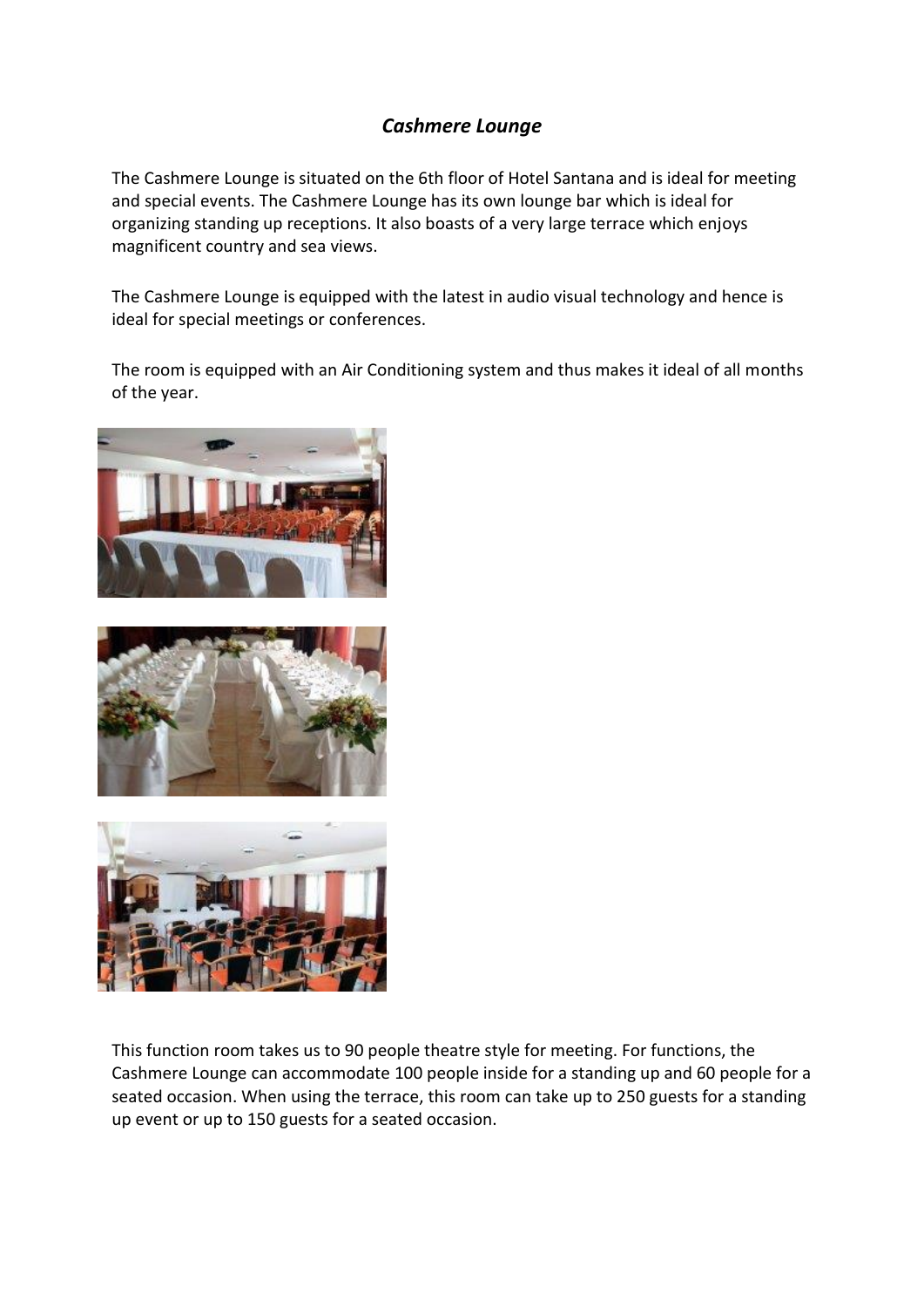## *Paisley Room*



The Paisley Room is a recently refurbished function room interconnecting with our indoor pool. This room is ideal for special small events, since with the atmosphere created by our indoor pool area, the ideal scenario is set.

This multifunction room can serve several purposes and since it is fully air-conditioned can be used all year round.

This room is also fully equipped with the latest audio visual technology and hence special meetings and conferences can be organized in the Paisley Room.

The Paisley Room on its own can accommodated a maximum of 80 guests seated in theatre style, whilst for special Banquets, it can take up to 90 guests standing up or 50 guests seated.

Should one opt to enhance his or her special event by also using the indoor pool, the Paisley room would be able to take up to 150 guests standing up and 80 guests seated.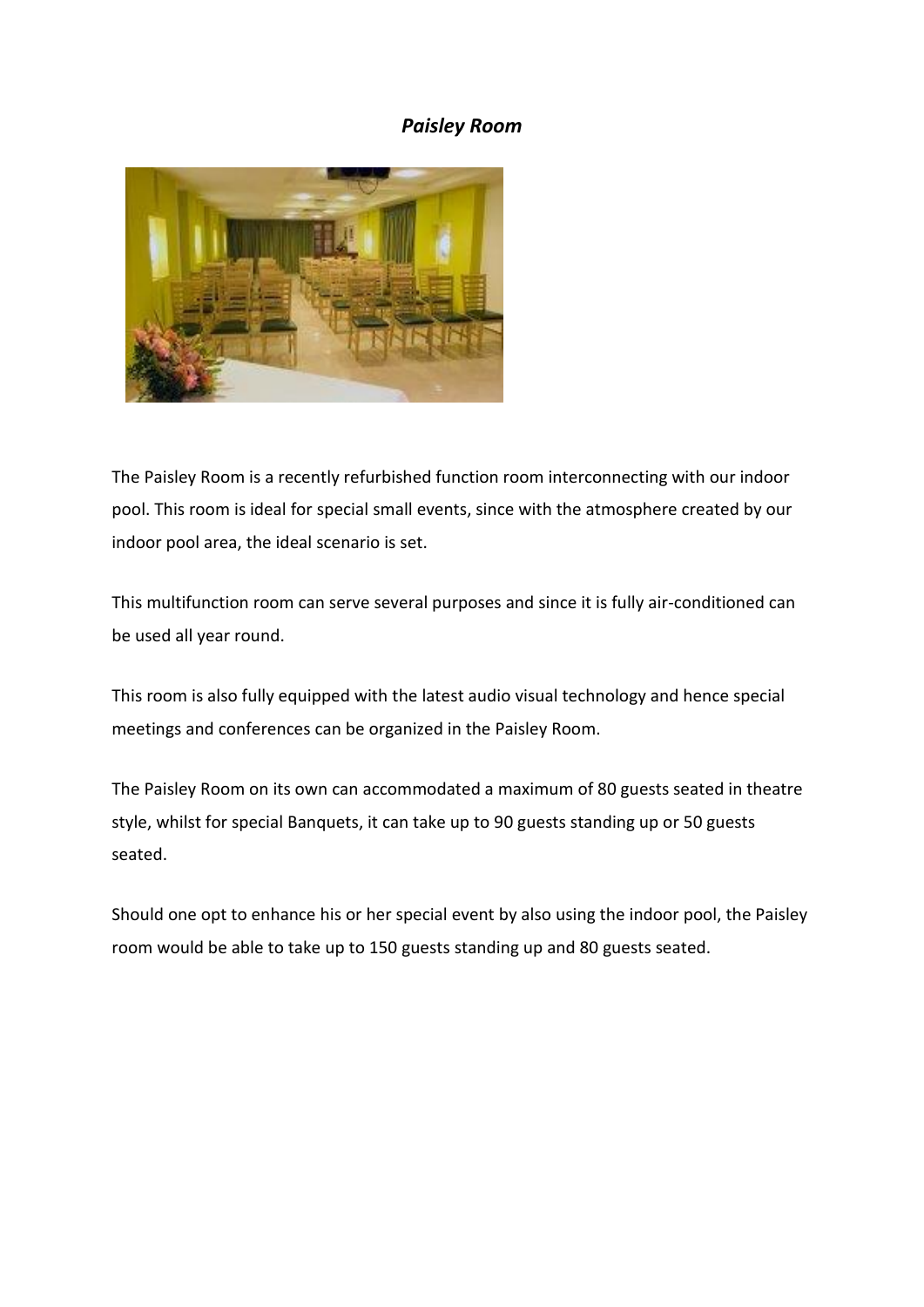## *Moire Restaurant*

The Moire Restaurant offers an elegant yet informal atmosphere. The restaurant serves breakfast and dinner with lunch also served on some days.

**Breakfast**: The hot and cold buffet breakfast includes a wide variety of healthy options as well as more traditional items.

**Lunch & Dinner**: Meals are buffet, offering a variety of local and continental cuisine plus vegetarian options.

The Moiré Restaurant team will ensure that guests have an enjoyable dining experience and will be pleased to cater for any specific dietary requests.